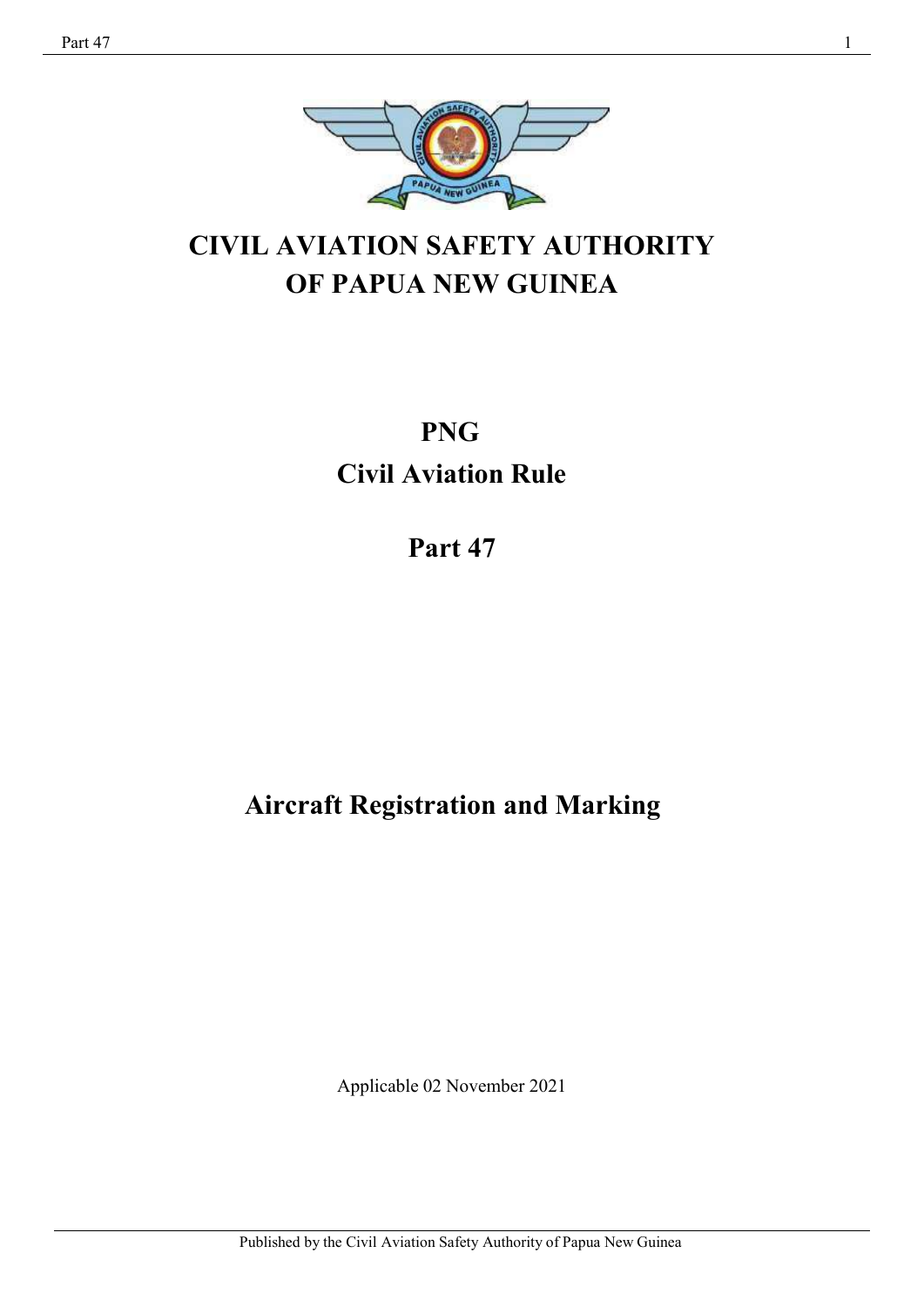## **DESCRIPTION**

Part 47 prescribes the requirements for the registration and marking of manned and unmanned aircraft in accordance with Section 46 of the *Civil Aviation Act 2000* (as amended) and entry on the Register of Aircraft established under Section 65 of the Act.

The Part also includes the prescription of the requirements for police marks, unique paint schemes and markings and the minimum size of markings for manned and unmanned aircraft.

The prescribed rules in this Part have been made in accordance with the requirements contained in Annex 7 of the International Convention on Civil Aviation (Aircraft Nationality and registration marks).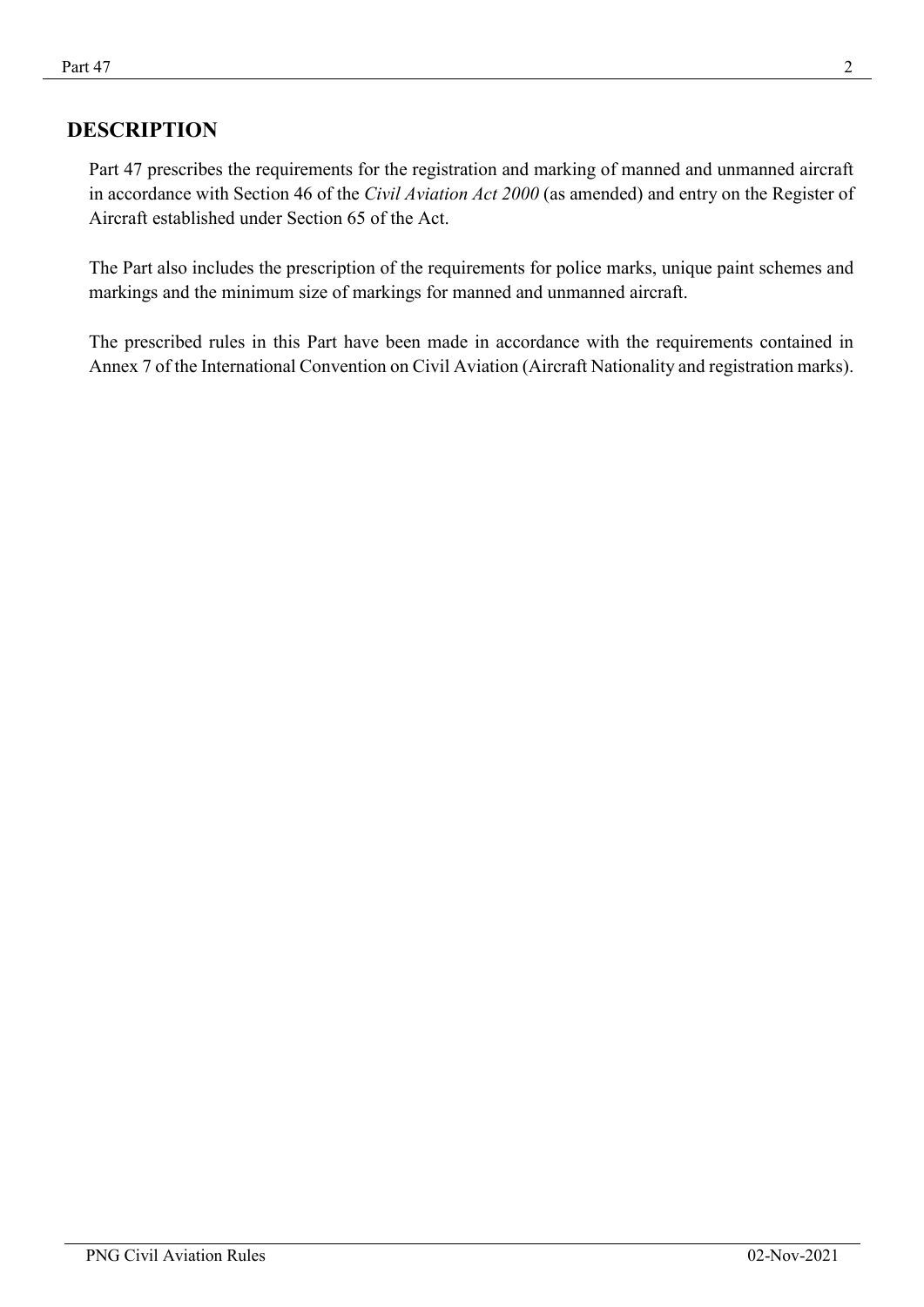## **BULLETIN**

This Part first came into force on 1 January 2004 and incorporates the following amendments:

| <b>Amendment No.</b> | <b>Applicable Date</b> |
|----------------------|------------------------|
| Amendment 1          | 01 April 2015          |
| Amendment 2          | 13 November 2018       |
| Amendment 3          | 14 December 2020       |
| Amendment 4          | 02 November 2021       |

#### *Summary of amendments***:**

Amendment 4: (Docket 21/09/CAR47/08) Rule 47.51(c) amended. To clarify that remotely piloted aircraft registration requirements apply if the aircraft is flown, and for certain weight and operational requirements.

Rule 47.71 amended. Editorial corrections for clarity.

Rule 47.103 amended. Editorial changes for clarity.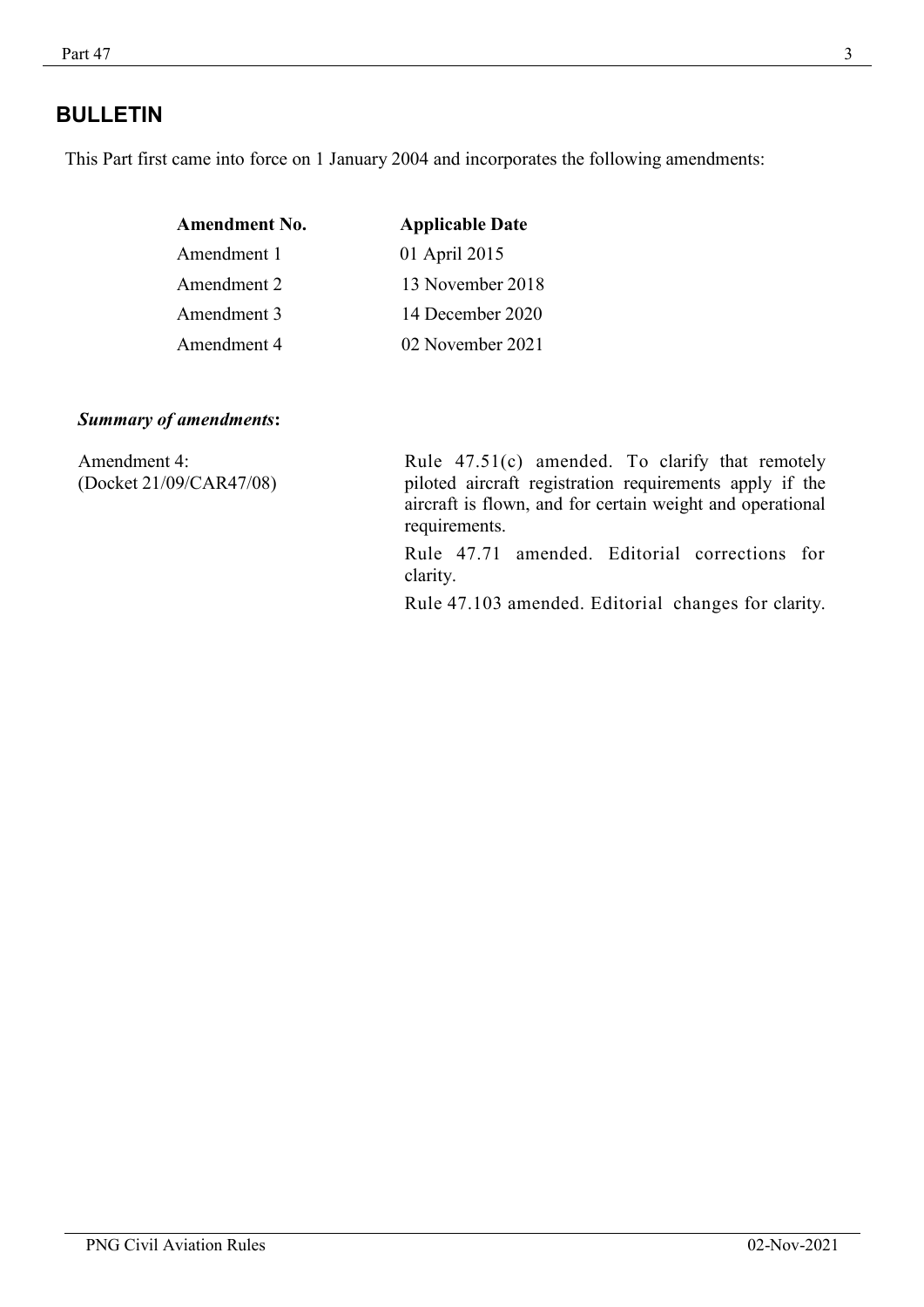# **Schedule of Rules**

| 47.1   |                                                                     |
|--------|---------------------------------------------------------------------|
| 47.3   |                                                                     |
|        |                                                                     |
| 47.51  |                                                                     |
| 47.53  |                                                                     |
| 47.55  |                                                                     |
| 47.57  |                                                                     |
| 47.59  |                                                                     |
| 47.61  |                                                                     |
| 47.63  |                                                                     |
| 47.65  |                                                                     |
| 47.67  |                                                                     |
| 47.69  |                                                                     |
|        |                                                                     |
| 47.71  |                                                                     |
|        |                                                                     |
| 47.101 |                                                                     |
| 47.103 |                                                                     |
| 47.105 |                                                                     |
| 47.107 |                                                                     |
| 47.109 |                                                                     |
| 47.111 |                                                                     |
| 47.113 |                                                                     |
| 47.115 |                                                                     |
| 47.117 |                                                                     |
| 47.119 |                                                                     |
| 47.121 |                                                                     |
| 47.123 |                                                                     |
|        |                                                                     |
|        | Subpart B - Aircraft Registration and Certificate of Registration 5 |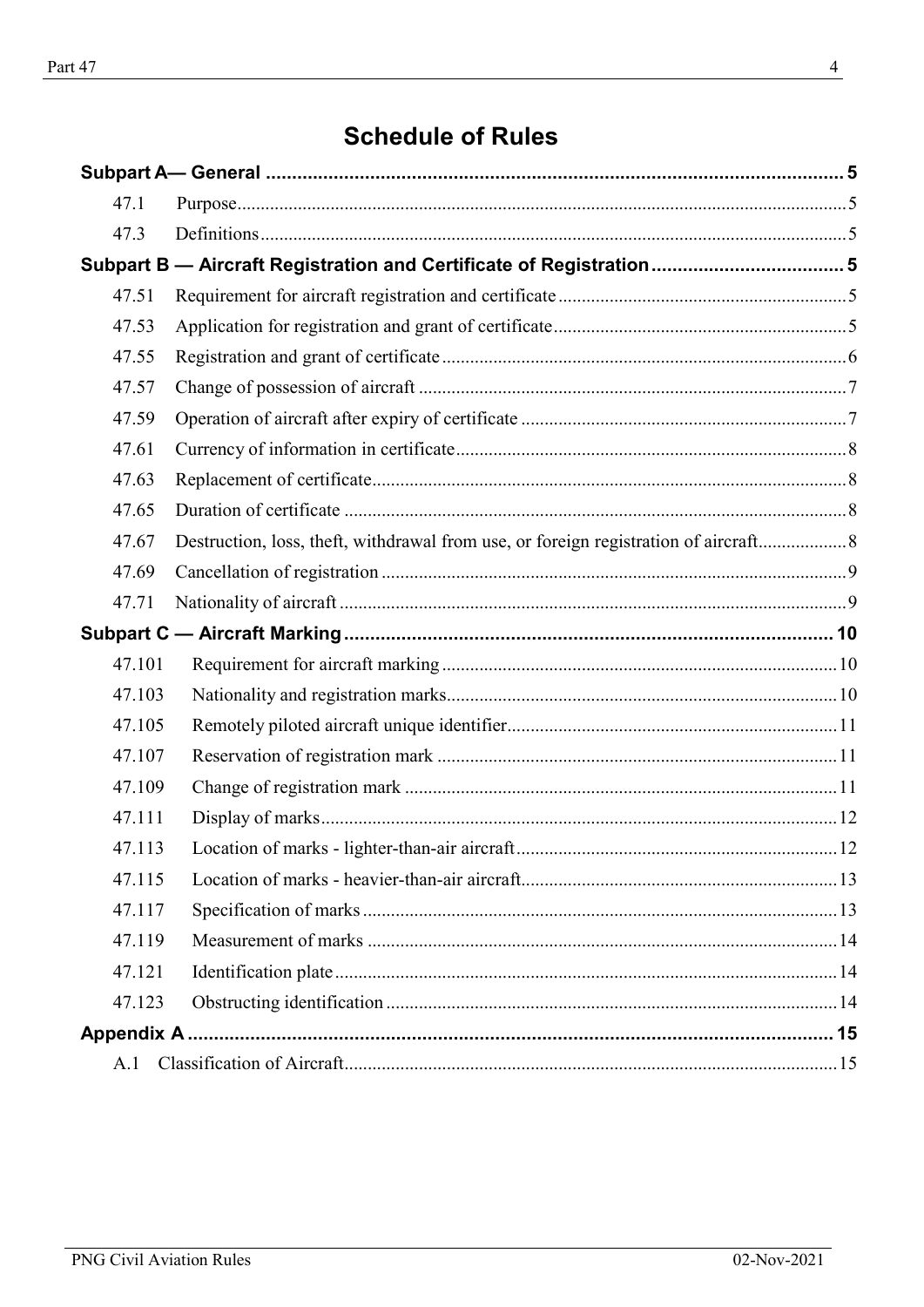## <span id="page-4-0"></span>**Subpart A— General**

## <span id="page-4-1"></span>**47.1 Purpose**

This Part prescribes rules governing the—

- (a) registration of aircraft in Papua New Guinea; and
- (b) nationality and registration marks of Papua New Guinea registered aircraft; and
- (c) unique identifier of remotely piloted aircraft operating in Papua New Guinea.

## <span id="page-4-2"></span>**47.3 Definitions**

In this Part:

**Airship** means a power-driven-lighter-than-air aircraft.

**Identifiable paint scheme** means a historical paint scheme applied in entirety to a privately operated ex-military or vintage aircraft which is sufficiently unique to prevent confusion with other aircraft:

**Police mark** means a registration mark that comprises the word *Police* followed by a number; or a group of three letters reserved by the Director for use by the Police:

**Production non-type-certificated aircraft** means an aircraft that has been produced in series in a controlled design environment and accepted for use by a recognised civil operator, and issued with a special category airworthiness certification under Part 21:

**Three-view** means, in relation to drawings, photographs, or sketches, a collection of views of the subject that includes a plan, a main elevation, and a side elevation:

# <span id="page-4-3"></span>**Subpart B — Aircraft Registration and Certificate of Registration**

## <span id="page-4-4"></span>**47.51 Requirement for aircraft registration and certificate**

- (a) Except as provided in Part 91, paragraph (c) and rule 47.53(a)(3), the person lawfully entitled to the possession of an aircraft for 28 days or longer must if the aircraft flies to, from, within, or over Papua New Guinea territory, register that aircraft and hold a valid certificate of registration for that aircraft from—
	- (1) the Director; or
	- (2) the appropriate aeronautical authorities of a Contracting State; or
	- (3) the appropriate aeronautical authorities of another State that is party to an agreement with the Government of Papua New Guinea or the Civil Aviation Authority of Papua New Guinea which provides for the acceptance of each other's registrations.
- (b) No aircraft shall be registered in or remain registered in Papua New Guinea if it is registered in any other country.
- (c) In the case of remotely piloted aircraft, the requirements of paragraph (a) apply if the aircraft:
	- (1) all up weight on takeoff is 250 grams or more; or
	- (2) is engaged in operations that require a Part 102 authorisation or certificate.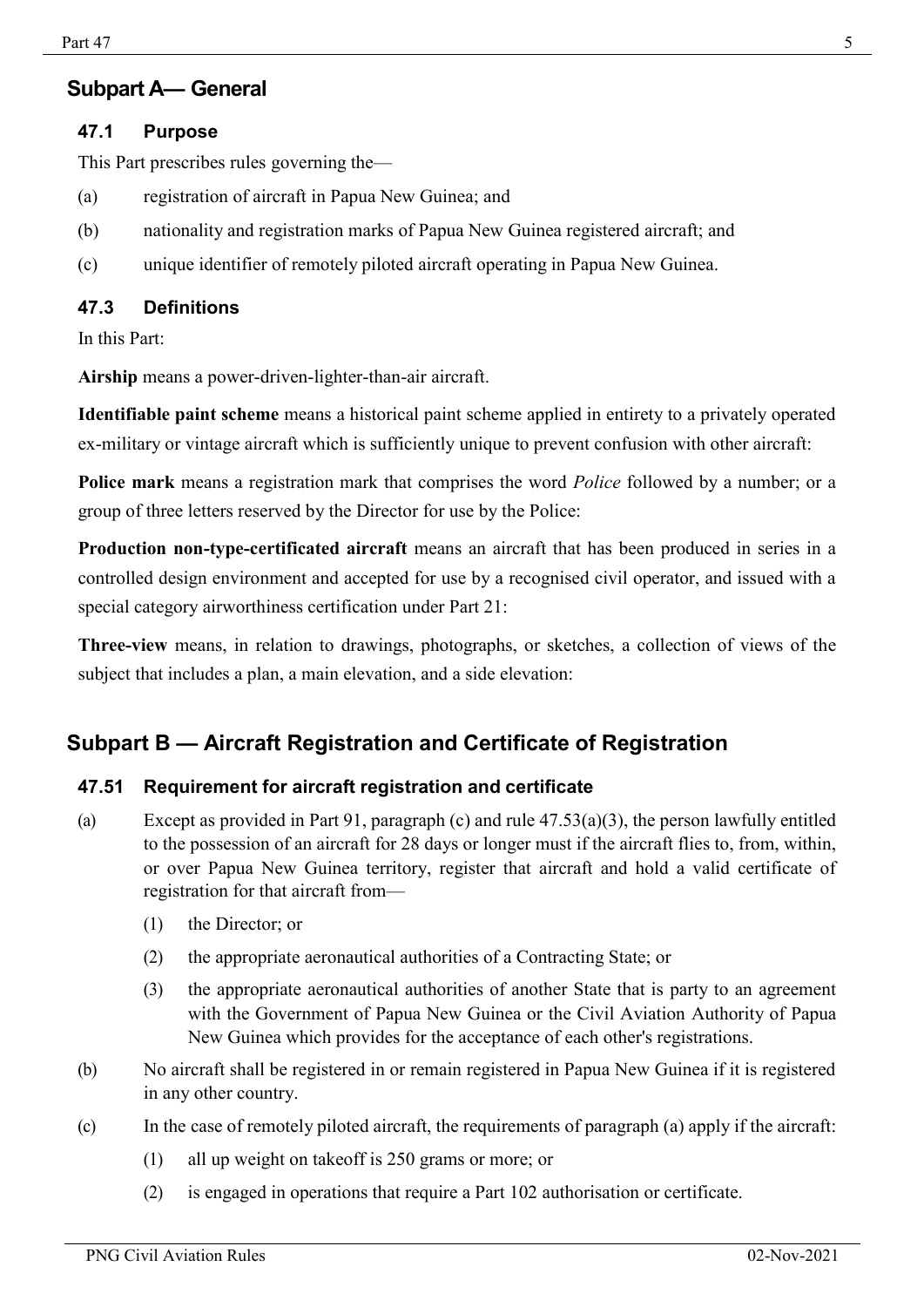## <span id="page-5-0"></span>**47.53 Application for registration and grant of certificate**

- (a) Subject to paragraph (3), an application for registration of an aircraft and for the grant of a Papua New Guinea certificate of registration must be made by, or on behalf of—
	- (1) the person who is lawfully entitled to the possession of the aircraft for 28 days or longer; or
	- (2) the person who, on a date specified in the application, will be lawfully entitled to the possession of the aircraft for 28 days or longer;
	- (3) in the case of remotely piloted aircraft, the application prescribed in paragraph (a) mustbe made by a person who is at least 16 years of age if the person lawfully entitled to the possession of a remotely piloted aircraft for 28 days or longer is less than 16 yearsof age.
- (b) The applicant must complete form CA 47/01, which shall require—
	- (1) the manufacturer, model and subject to paragraph (5), the serial number of the aircraft;and
	- (2) the name and address for service in Papua New Guinea of the person specified in paragraph  $(a)(1)$  or  $(2)$ ; and
	- (3) the name and address of the legal owner of the aircraft; and
	- (4) such further particulars relating to the aircraft and the person specified in paragraph  $(a)(1)$ or (2) as may be required by the Director; and
	- (5) in the case of remotely piloted aircraft, the serial number of the aircraft, if available; and submit it to the Director with a payment of the appropriate application fee prescribed by regulations made under the Act.
- (c) The Director may require the applicant, or, where the application is made on behalf of a person, that person, to produce all or any of the following, as may be reasonable in the circumstances:
	- (1) evidence of the manufacturer, model and serial number of the aircraft;
	- (2) evidence of the identity of the person specified in paragraph (a)(1) or (2);
	- (3) evidence of the identity of the legal owner of the aircraft specified in paragraph  $(b)(3)$ ;
	- (4) a statutory declaration by the person specified in paragraph (a)(1) or (2) that that personis, or on a date specified in the application will be, lawfully entitled to the possession of the aircraft for 28 days or longer.

## <span id="page-5-1"></span>**47.55 Registration and grant of certificate**

- (a) An applicant is entitled to have an aircraft registered and is entitled to the grant of a Papua New Guinea certificate of registration if the Director is satisfied that—
	- (1) the aircraft is not registered in any other country; and
	- (2) the person lawfully entitled to the possession of the aircraft for 28 days or longer is afit and proper person in accordance with Section 49 of the Civil Aviation Act; and
	- (3) the granting of the certificate is not contrary to the interests of aviation safety.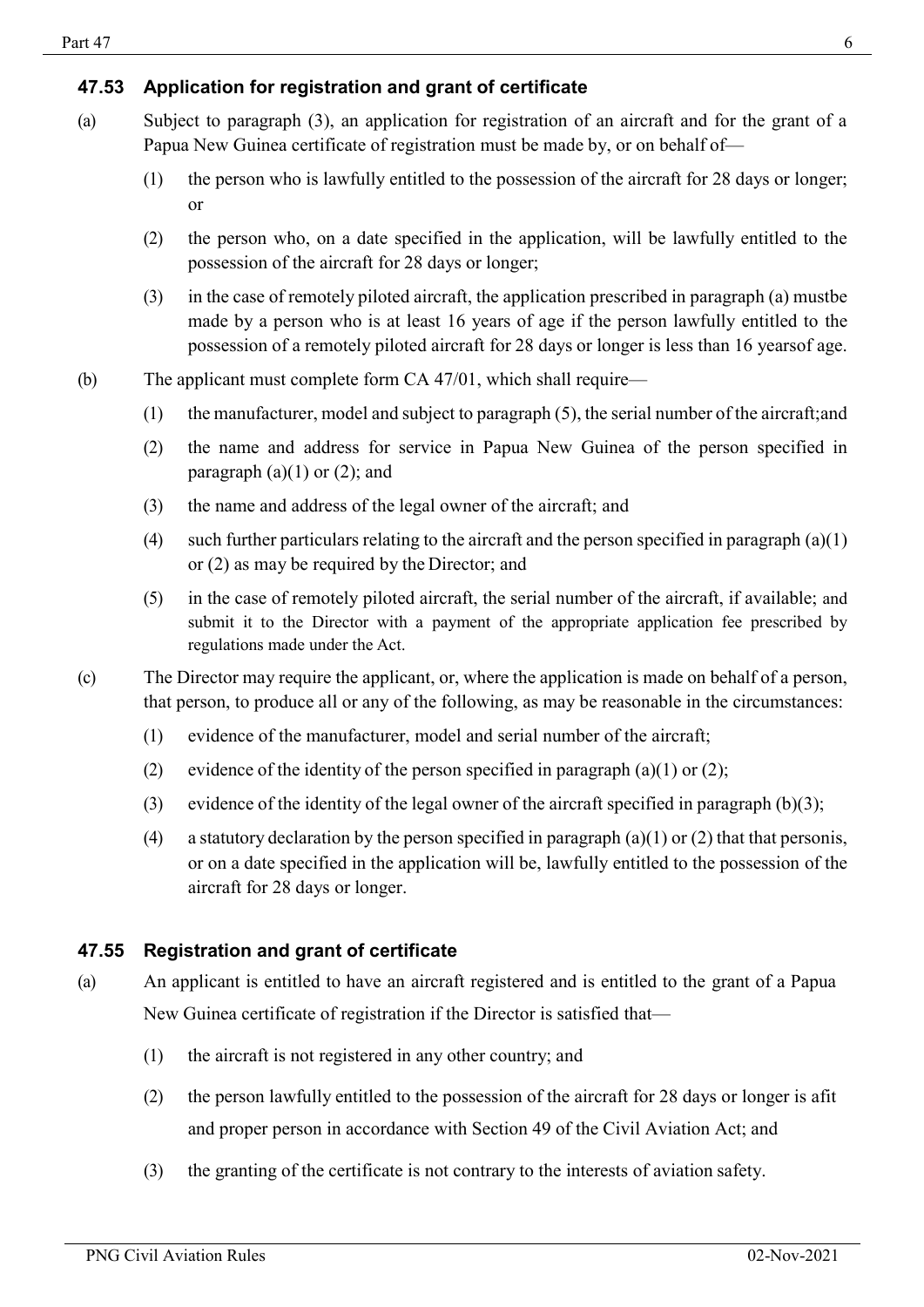- (b) If the Director is satisfied that an applicant complies with the requirements of paragraph (a), the following details shall be entered in the Papua New Guinea Register of Aircraft—
	- (1) the date of registration; and
	- (2) the description of the aircraft given in the application; and
	- (3) the name and address for service of the person lawfully entitled to the possession of the aircraft for 28 days or longer; and
	- (4) the name and address of the legal owner of the aircraft; and
	- (5) the registration mark allocated to the aircraft by the Director; and
	- (6) otherinformation recorded in the certificate of registration.
- (c) The certificate of registration, in wording and arrangement, shall be in accordance with the certificate shown in form CA 47/01.

## <span id="page-6-0"></span>**47.57 Change of possession of aircraft**

- (a) Iftheholderof aPapuaNewGuinea certificate ofregistration ceasesto have lawful entitlementto possession of the registered aircraft for a period of 28 days or longer, the certificate expireson the date the certificate holder ceases to have lawful entitlement to possession of the aircraft.
- (b) The certificate holder whose certificate expires in accordance with paragraph (a) must—
	- (1) within 14 days after the date of such expiry, ensure the completion of—
		- (i) the form printed on the reverse side of the Papua New Guinea certificate of registration; or
		- $(ii)$  form CA 47/01—

and submit the form to the Director with a payment of the appropriate fee prescribed by regulations made under the Act; or

(2) where applicable, notify the Director in accordance with rule 47.67.

#### <span id="page-6-1"></span>**47.59 Operation of aircraft after expiry of certificate**

- (a) Notwithstanding rule 47.51(a), a person lawfully entitled to the possession of an aircraft which flies to, from, within, or over Papua New Guinea territory, is not required to hold a valid Papua New Guinea certificate of registration for a period of 28 days from the date of expiry of the certificate under rule 47.57(a).
- (b) After 28 days have elapsed from the expiry of a Papua New Guinea certificate of registration under rule 47.57(a), no person shall operate the aircraft until such time as the Director grantsa certificate of registration for the aircraft.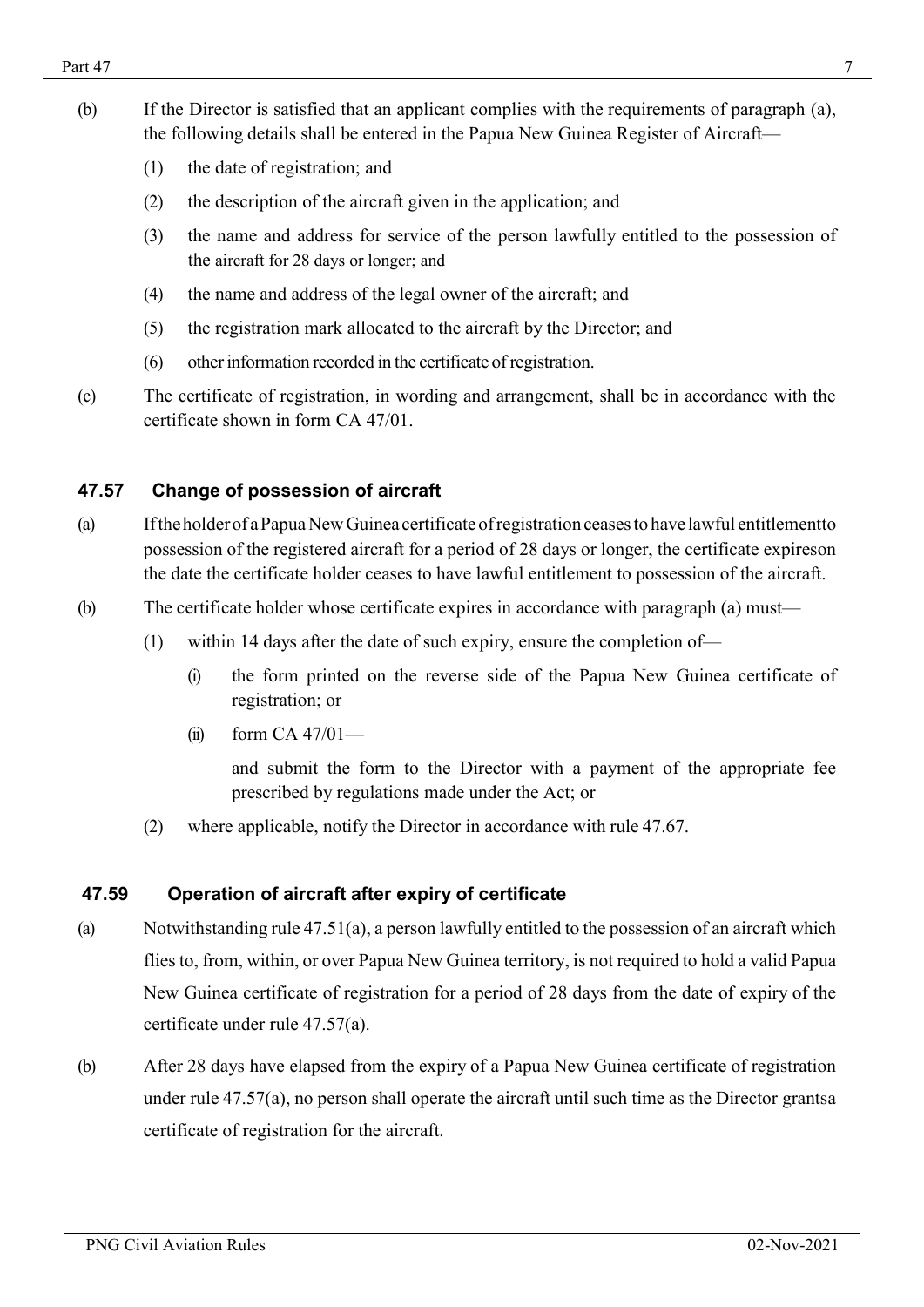## <span id="page-7-0"></span>**47.61 Currency of information in certificate**

- (a) The holder of a Papua New Guinea certificate of registration must notify the Director, assoonas practicable, of any change that affects the currency of any information contained in the certificate.
- <span id="page-7-4"></span>(b) If, after receiving a notification under paragraph (a), the Director amends or revokes the certificate of registration and issues a new certificate in its place in accordance with Section49 of the Act, the relevant particulars shall be updated in the Papua New Guinea Register of Aircraft.

## <span id="page-7-1"></span>**47.63 Replacement of certificate**

- (a) The holder of a Papua New Guinea certificate of registration may apply for a replacement certificate if the certificate is—
	- (1) lost, stolen, or destroyed; or
	- (2) so damaged that particulars are no longer clearlylegible.
- (b) The applicant for a replacement certificate must complete form CA 47/01 and submit it to the Director, together with the current certificate if that certificate is damaged.

#### <span id="page-7-2"></span>**47.65 Duration of certificate**

- (a) A Papua New Guinea certificate of registration remains valid until—
	- (1) it expires under rule 47.57(a); or
	- (2) it is suspended or revoked by the Director.
- (b) The holder of a Papua New Guinea certificate of registration that is suspended must immediately produce the certificate to the Director for appropriate endorsement.
- (c) The holder of a Papua New Guinea certificate of registration that is revoked must immediately surrender the certificate to the Director

## <span id="page-7-3"></span>**47.67 Destruction, loss, theft, withdrawal from use, or foreign registration of aircraft**

- (a) The holder of a Papua New Guinea certificate of registration, or an authorised representative of the holder, must notify the Director in accordance with paragraph (b)—
	- (1) within 14 days after becoming aware that the aircraft is—
		- (i) destroyed, lost or stolen; or
		- (ii) permanently withdrawn from use; or
	- (2) immediately upon the application for registration of the aircraft on the aircraft registerof any other country.
- (b) The notification under paragraph (a) must—
	- (1) be made in writing; and
	- (2) be signed by the certificate holder or an authorised representative of the holder; and
	- (3) set out the circumstances of what has occurred; and
	- (4) be accompanied by the certificate of registration.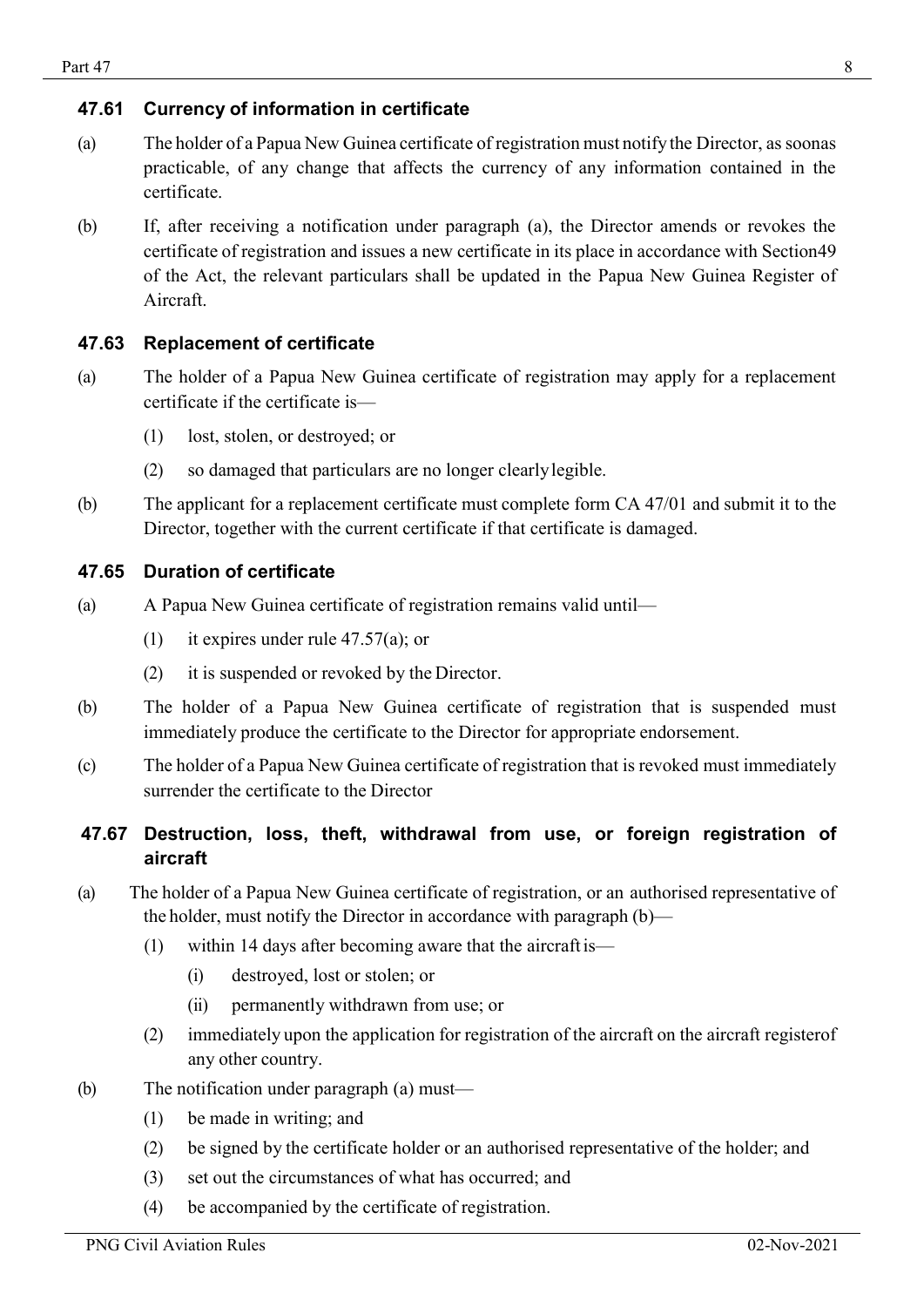#### **47.69 Cancellation of registration**

- (a) An aircraft remains registered until—
	- (1) the holder of a certificate of registration requests the Director to revoke the certificate for the aircraft and the Director revokes it; or
	- (2) the Director is satisfied that—
		- (i) the aircraft is destroyed, lost, or stolen; or
		- (ii) the aircraft is permanently withdrawn from use; or
		- (iii) a person lawfully entitled to possession of the aircraft for 28 days or longer has applied to register the aircraft in any other country; or
		- (iv) the aircraft is registered in any country other than Papua New Guinea— and the Director revokes the certificate of registration; or
	- (3) the Director otherwise revokes the certificate of registration in accordance with the Act; or
	- (4) the Director is satisfied that the conditions of Section 113 of the Act apply in regard to outstanding amounts secured by a lien on the aircraft and cancels the certificate of registration; or
	- (5) the Director
		- (i) is satisfied that the certificate of registration has expired under rule  $47.57(a)$ ; and
		- (ii) has not received an application under 47.53 within 14 days after the date on which the Director was satisfied the certificate had so expired.
- (b) The entry for the aircraft in the Papua New Guinea Register of Aircraft shall be cancelled if the Director—
	- (1) revokes the certificate of registration of an aircraft in accordance with paragraph (a)(1), (2), or (3); or
	- (2) is satisfied of the matters in paragraph  $(a)(4)$ .

#### <span id="page-8-0"></span>**47.71 Nationality of aircraft**

Each aircraft registered by the Director in accordance with rule 47.55(a) has Papua NewGuinea nationality, and shall be classified in accordance with the requirements in Appendix A.1 of this Part.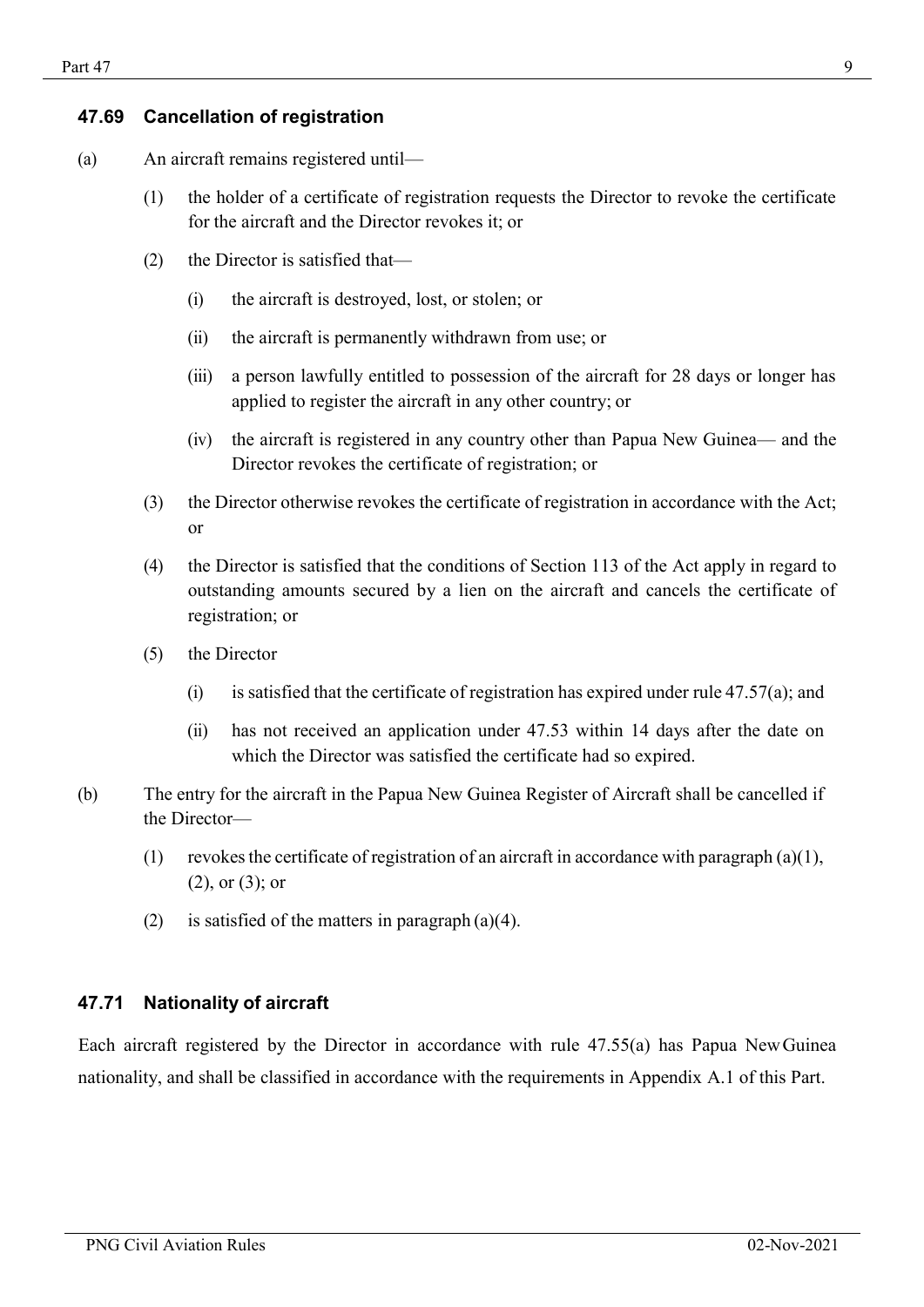# <span id="page-9-0"></span>**Subpart C — Aircraft Marking**

## <span id="page-9-1"></span>**47.101 Requirement for aircraft marking**

- (a) Except as provided in paragraphs (b), (c), (d) and (e), each holder of Papua New Guinea certificate of registration must ensure that the aircraft bears a nationality mark, a registration mark, and an identification plate in the manner, and in accordance with, the specifications prescribed in rules 47.111 to 47.121 inclusive.
- (b) The following Papua New Guinea registered aircraft are not required to bear a nationality mark when operating within Papua New Guinea:
	- (1) manned balloons;
	- (2) unmanned aircraft;
	- (3) aeroplanes operating pursuant to a special category airworthiness certificate issued under Part 21, Subpart H.
- (c) A Papua New Guinea registered aircraft being operated on a police operation authorised by the Commissioner of Police is not required to bear its nationality mark or its allocated registration mark when operating within Papua New Guinea provided that the aircraft bearsa Police mark.
- (d) The following aircraft issued with a special category experimental airworthiness certificate are not required to bear a nationality mark or a registration mark when operating within Papua New Guinea provided that the aircraft has an identifiable paint scheme registered in accordance with rule 47.105:
	- (1) Production non-type certificated aircraft:
	- (2) Aircraft where the surface to be marked is not large enough to accommodate the size of marks specified in rule 47.117.
- (e) No person may operate a remotely piloted aircraft registered in accordance with this Part unless the aircraft bears a unique identifier prescribed by rule 47.105.

#### <span id="page-9-2"></span>**47.103 Nationality and registration marks**

- (a) The nationality mark of a Papua New Guinea registered aircraft shall be the letter 'P' followed by the numeral '2', that is 'P2'.
- (b) Subject to rule 47.105, the registration mark of a Papua New Guinea registered aircraft must—
	- (1) be allocated to the aircraft by the Director; and
	- (2) be a group consisting of 3 letters appearing after and separated from the nationality mark by a hyphen; or
- (c) Paragraph (b) does not apply to Police marks.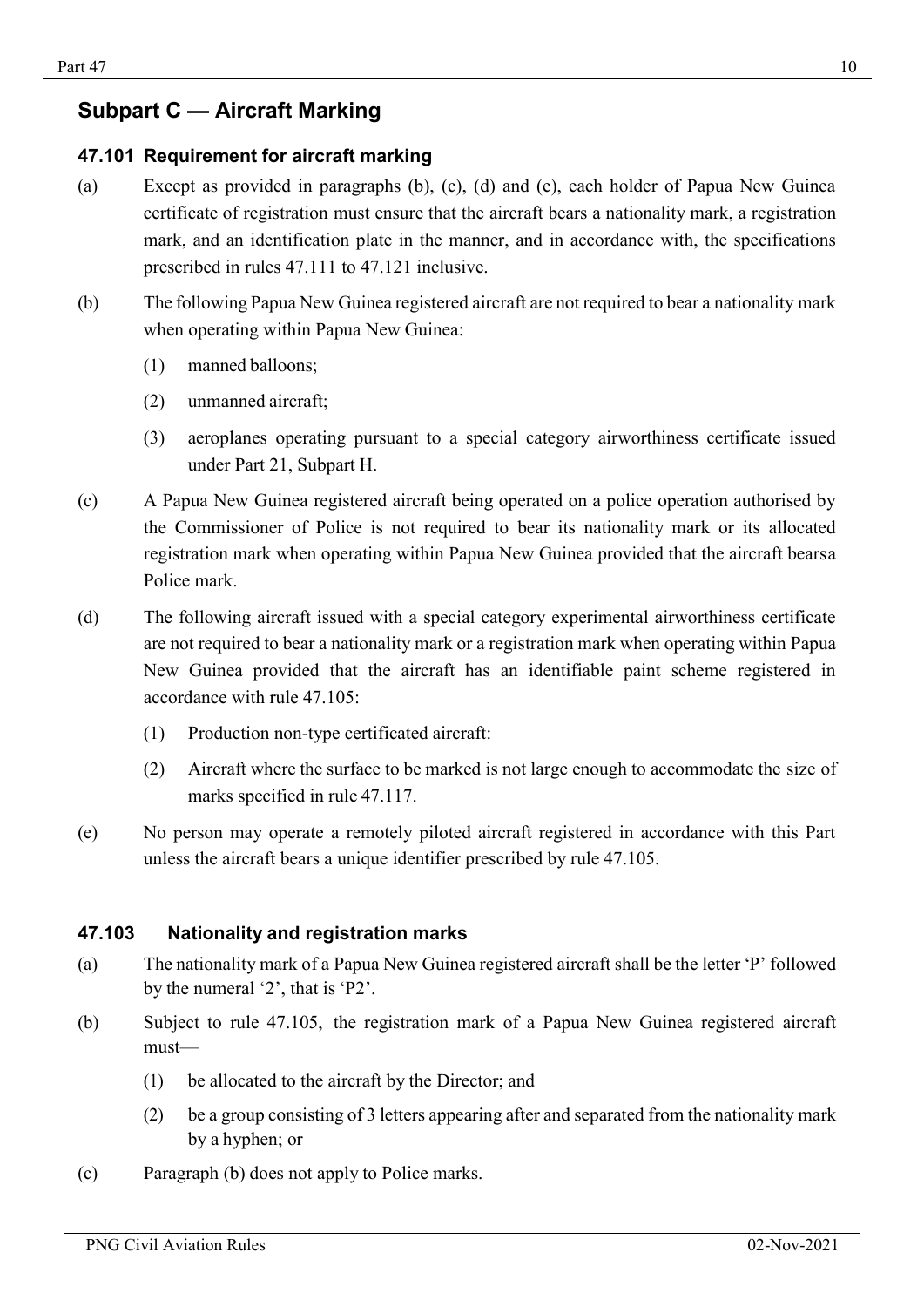## <span id="page-10-0"></span>**47.105 Remotely piloted aircraft unique identifier**

The unique identifier of a Papua New Guinea registered remotely piloted aircraft required by rule 47.101(e), separated from the nationality mark prescribed in rule 47.103(a) by a hyphen, must be oneof the following—

- (1) the registration mark issued to a person by the Director; or
- (2) the registration mark issued to the aircraft by the Director on completion of the registration undertaken under this Part; or
- (3) the remotely piloted aircraft serial number if authorised by the Director, and that serial number is provided in the application for the remotely piloted aircraft certificate of registration under rule 47.53; or
- (4) a group consisting of 3 or more letters or numerals, or combination of letters and numerals acceptable to the Director.

## <span id="page-10-1"></span>**47.107 Reservation of registration mark**

- (a) Subject to paragraphs (b) and (c), the Director may reserve a registration mark for a period not exceeding 24 months—
	- (1) at the request of a person who intends to register an aircraft in the Papua New Guinea Register of Aircraft; and
	- (2) on payment of any applicable fees or charges prescribed by regulations made under the Act.
- (b) A registration mark shall not be reserved if it is currently in use on a registered aircraft.
- (c) The Director may refuse to reserve a registration mark if the Director considers its use to be undesirable.
- (d) A registration mark that has been reserved must not, while reserved, be allocated to an aircraft as a registration mark otherwise than at the request of the person on whose request the registration mark was reserved.

#### <span id="page-10-2"></span>**47.109 Change of registration mark**

- (a) The holder of a Papua New Guinea certificate of registration may apply to the Director for a new registration mark to replace the mark allocated to the aircraft specified in the certificate.
- (b) The applicant for a change of registration mark must apply in writing and submit to the Director—
	- (1) the certificate of registration; and
	- (2) the registration mark sought; and
	- (3) a payment of the appropriate fee prescribed by regulations made under the Act.
- (c) On receiving an application under paragraph (b), the Director may withdraw the registration mark allocated to the aircraft and allocate the new registration mark.
- (d) On allocation of a new registration mark under paragraph (c), the details must be entered in the Papua New Guinea Register of Aircraft, specifically the particulars of the new registration mark allocated to the aircraft.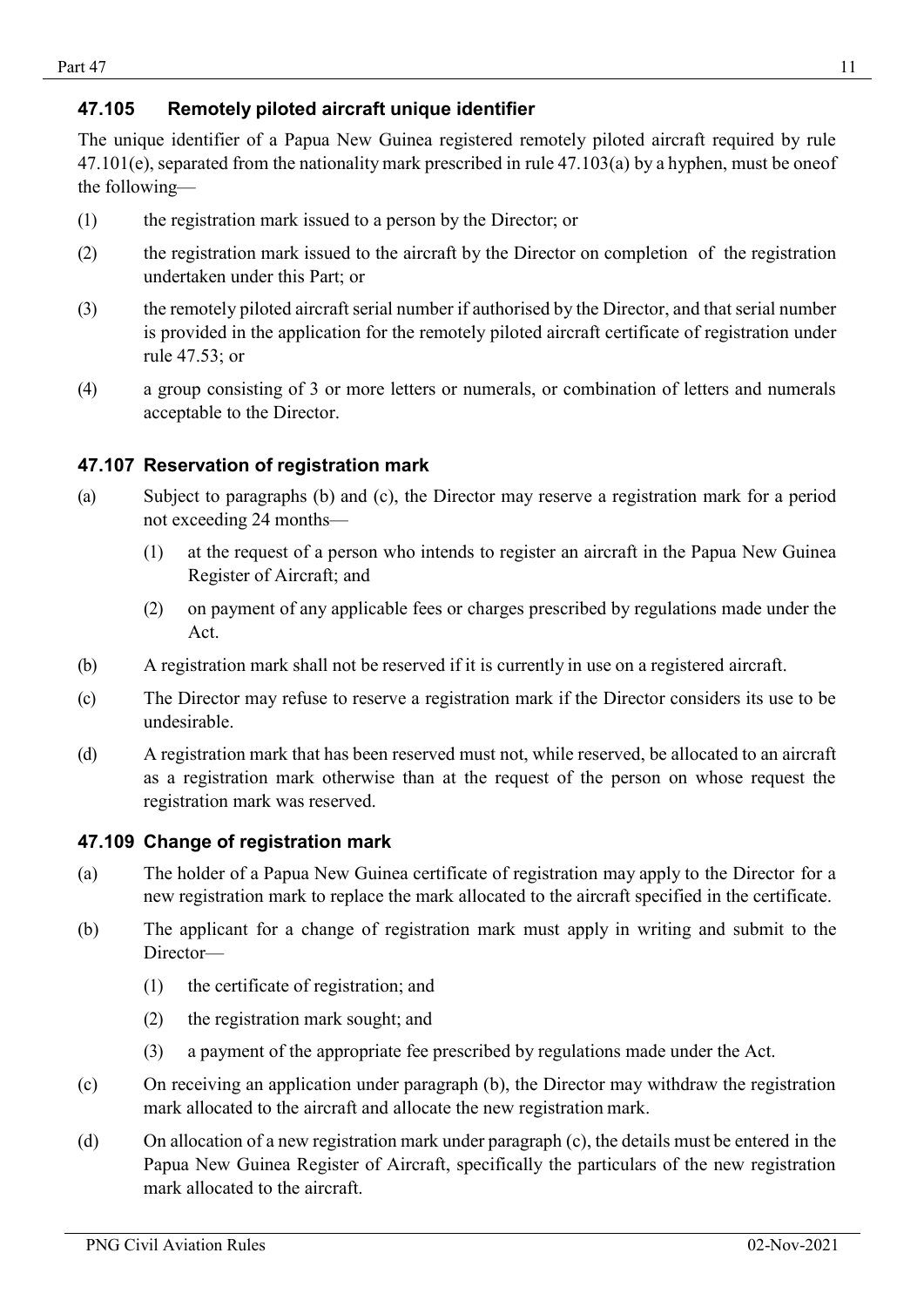## <span id="page-11-0"></span>**47.111 Display of marks**

- (a) Subject to rule 47.112, the nationality and registration marks required by rule 47.101 must—
	- (1) except as provided for in paragraph (c), be painted on the aircraft or affixed by any other means ensuring a similar degree of permanence; and
	- (2) be displayed to the best possible advantage having regard to the construction or features of the aircraft; and
	- (3) be kept clean and visible at all times.
- (b) The letters and hyphen must be of one colour that contrasts clearly with the background on which they are painted or otherwise affixed.
- (c) Police marks must be affixed to the aircraft by a means that will ensure the marks are displayed in accordance with the other requirements of this Subpart for the duration of the authorised Police operation.
- (d) Nationality and registration marks must not be displayed when Police marks are displayed in accordance with paragraph (c).

## **47.112 Display and location of unique identifier – remotely piloted aircraft**

The remotely piloted aircraft unique identifier required by rule 47.101(e) must be:

- (a) maintained in a legible condition; and
- (b) affixed to the remotely piloted aircraft by any means necessary to ensure it remains affixed for the duration of each flight or series of flights; and
- (c) readily accessible and visible on inspection of the remotely piloted aircraft, and if enclosed in a compartment, the unique identifier can be accessed without the use of a tool.

## <span id="page-11-1"></span>**47.113 Location of marks - lighter-than-air aircraft**

- (a) On airships, the marks required by rule 47.101 must appear—
	- (1) lengthwise on each side of the hull near the maximum cross section of the airship and on the upper surface on the line of symmetry; or
	- (2) on the following stabilisers:
		- (i) the horizontal stabiliser, on the right half of the upper surface and on the left halfof the lower surface with the tops of the letters towards the leading edge:
		- (ii) the vertical stabiliser, on each side of the bottom half stabiliser, with the letters placed horizontally.
- $(b)$  On spherical balloons, the marks required by rule 47.101 must appear in 2 places diametrically opposite and located near the maximum horizontal circumference of the balloon.
- (c) On non-spherical balloons, the marks required by rule 47.101 must appear on each side, located near the maximum cross-section of the balloon and immediately above the rigging band or the points of attachment of the basket suspension cables.
- (d) The side marks required by this rule must be visible both from the sides and from the ground.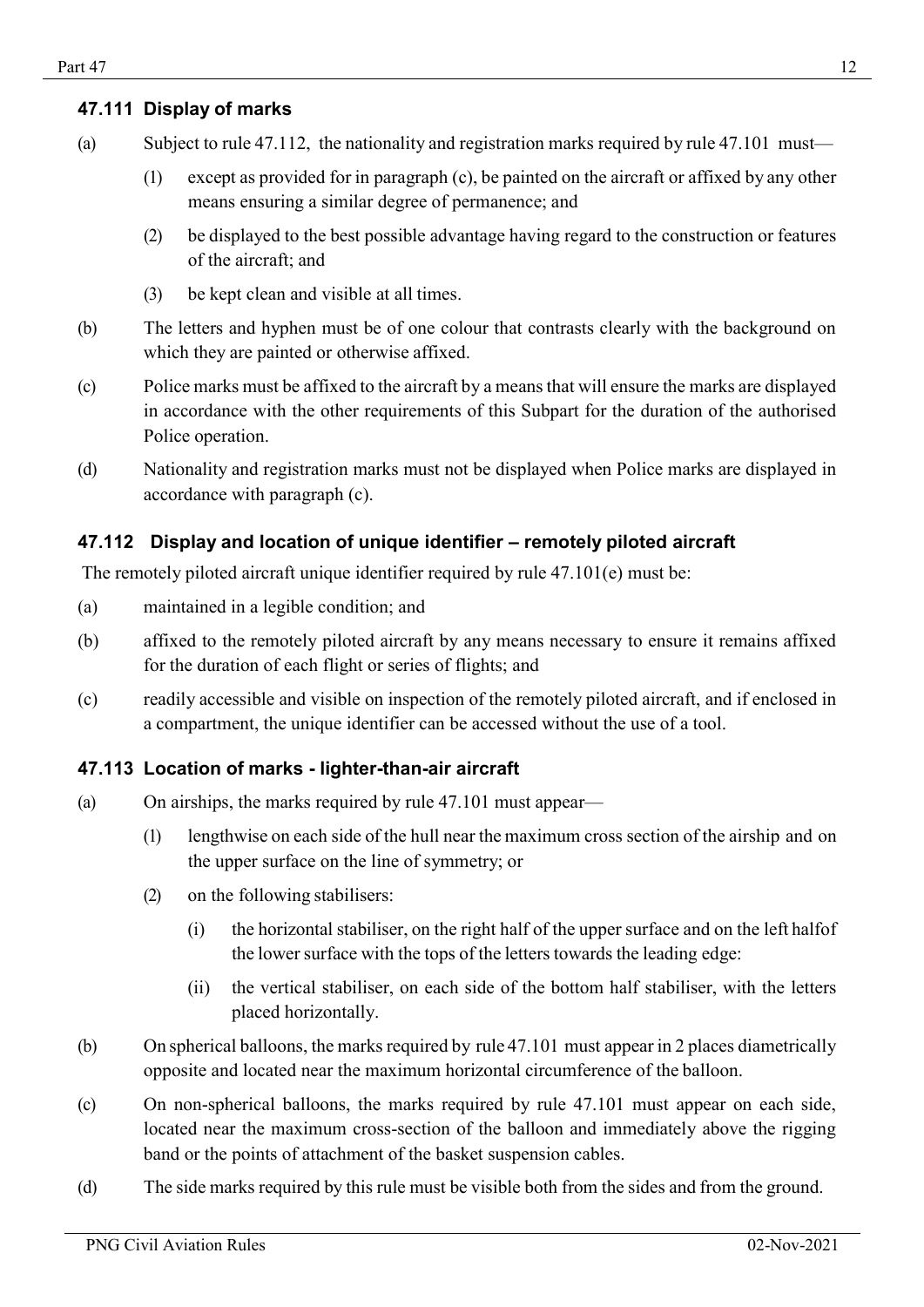## <span id="page-12-0"></span>**47.115 Location of marks - heavier-than-air aircraft**

- (a) On aeroplanes, the marks required by rule 47.101 must appear—
	- (1) except as provided in paragraph (c), once, on the lower surface of the wing structure. If the marks are confined to the outer half of the wing structure they must be located on the left lowersurface. The tops of the letters mustbe towards the leading edge of the wing and so far as is possible, be equidistant from the leading and trailing edges of the wing; and
	- (2) horizontally on both sides of the fuselage between the wings and tail surfaces, or horizontally on the upper halves of the vertical tail surfaces. Marks on a single vertical tail surface must appear on both sides. Marks on multi-vertical tail surfaces must appear on the outboard sides of the outer surfaces.
- (b) On rotorcraft, the marks required by rule 47.101 must appear in a prominent place not obstructed in normal use—
	- (1) on the bottom surface of the fuselage or cabin; and
	- (2) on both sides of the fuselage or cabin ortail boom.
- (c) Aeroplanes which operate exclusively within Papua New Guinea territory are not required to display marks on the lower surface of the wing structure.
- (d) If a heavier-than-air aircraft does not possess parts corresponding to those described in the applicable paragraph of this rule, the marks must be located in such a manner that the aircraft registration can be readily identified to the satisfaction of the Director.
- (e) Paragraphs (a), (b) and (d) do not apply to remotely piloted aircraft.

## <span id="page-12-1"></span>**47.117 Specification of marks**

- (a) Nationality and registration marks must consist of capital letters in Roman characters and the Arabic numeral 2, in both cases without ornamentation.
- (b) The width of each letter (except the letter "I") and the length of the hyphen must be two- thirds of the height of the letter.
- (c) Each letter must be separated from the letter which immediately precedes or follows it by a space not less than one-quarter the width of the individual letters, the hyphen being regardedas a letter for this purpose.
- (d) The lines forming the letters and hyphen must be solid and the thickness of those lines shallbe one-sixth of the height of the letter.
- (e) The colour of marks must contrast clearly with the background.
- (f) Paragraphs (a), (b), (c) and (d) do not apply to remotely piloted aircraft.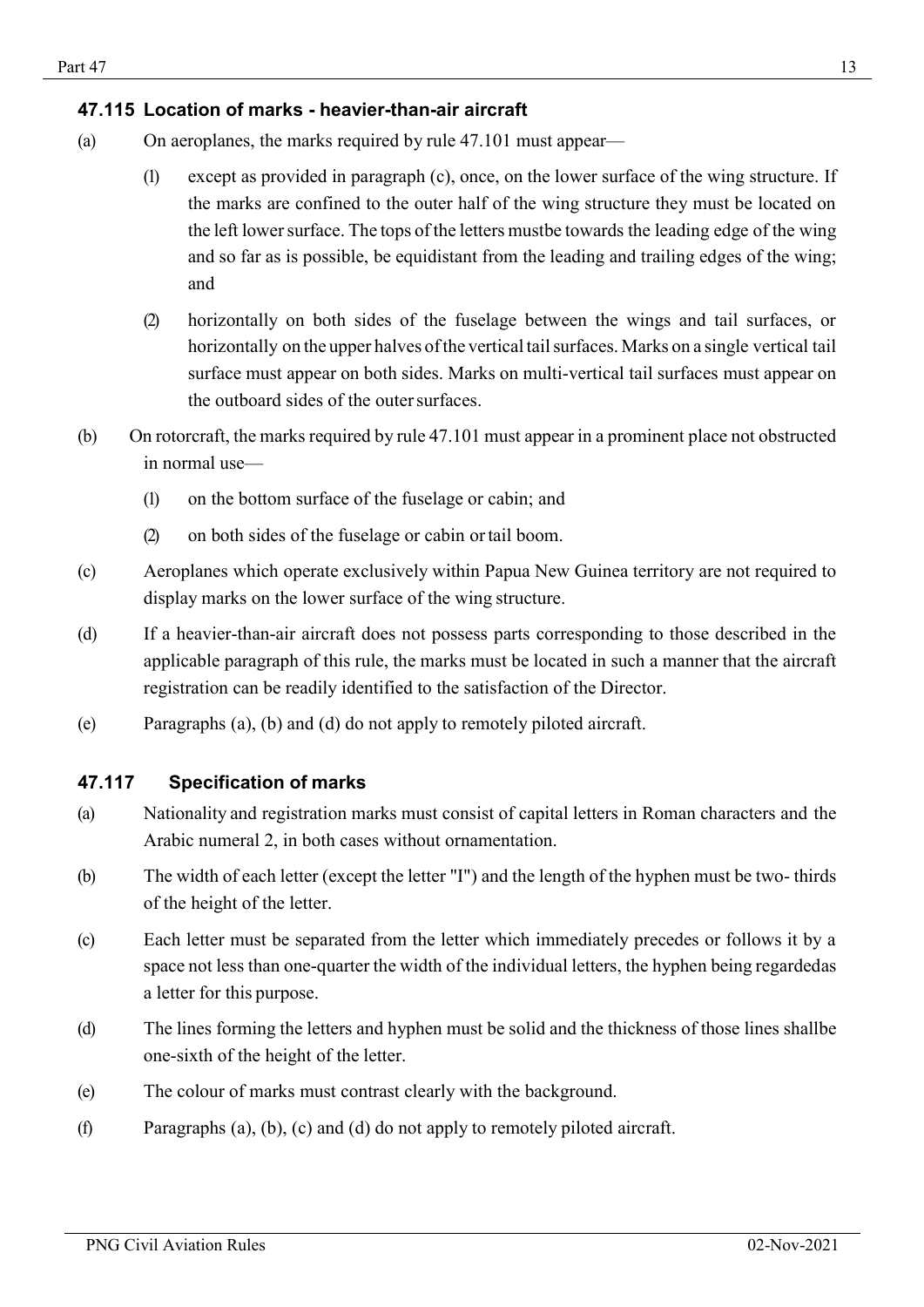## <span id="page-13-0"></span>**47.119 Measurement of marks**

- (a) Nationality and registration marks must be formed of letters of equal height, and must be so situated as to leave a margin of at least 5cm along each edge of any surface to which they are affixed.
- (b) The height of the marks on lighter-than-air aircraft must not be less than 50 cm
- (c) The height of the marks on heavier-than-air aircraft must be—
	- (1) on the wings of an aeroplane, not less than 50 cm and
	- (2) on the bottom surface of the fuselage or cabin of a helicopter, not less than 25 cm high; and
	- (3) on the fuselage, cabin or equivalent structure andon the vertical surfaces—
		- (i) for aircraft 5700kg MCTOW and above, not less than 25cm;
		- (ii) for aircraft below 5700kg MCTOW, less than 25cm.
- (d) The measurements of the marks related to unmanned free balloons must be acceptable to the Director, taking into account the size of the payload to which the identification plate is affixed.
- (e) In special cases where a lighter-than-air aircraft does not possess parts of sufficient size to accommodate the marks described in 47.119(b), the measurements of the marks must be acceptable to the Director, taking account of the need for the aircraft to be identified readily.
- (f) Paragraphs (a), (c) and (d) do not apply to remotely piloted aircraft.

#### <span id="page-13-1"></span>**47.121 Identification plate**

- (a) The identification plate required by rule 47.101(a) must be etched, stamped, or engraved with the aircraft's allocated nationality and registration marks.
- (b) The identification plate must—
	- (1) be made of fireproof metal or other fireproof material of suitable physical properties; and
	- (2) be affixed to the aircraft in a prominent position near the main point of entrance to the aircraft; and
	- (3) In the case of unmanned free balloon, the identification plate shall be affixed conspicuously to the exterior of the payload, and
	- (4) In the case of a remotely piloted aircraft, secured in a prominent position near the main entrance or compartment; or
	- (5) affixed conspicuously to the exterior of the aircraft if there is no main entrance or compartment.

## <span id="page-13-2"></span>**47.123 Obstructing identification**

No person shall place on any Papua New Guinea registered aircraft any mark or symbol that modifies or confuses the nationality or registration marks or unique identifiers that are allocated to and required to be displayed by the aircraft under this Part